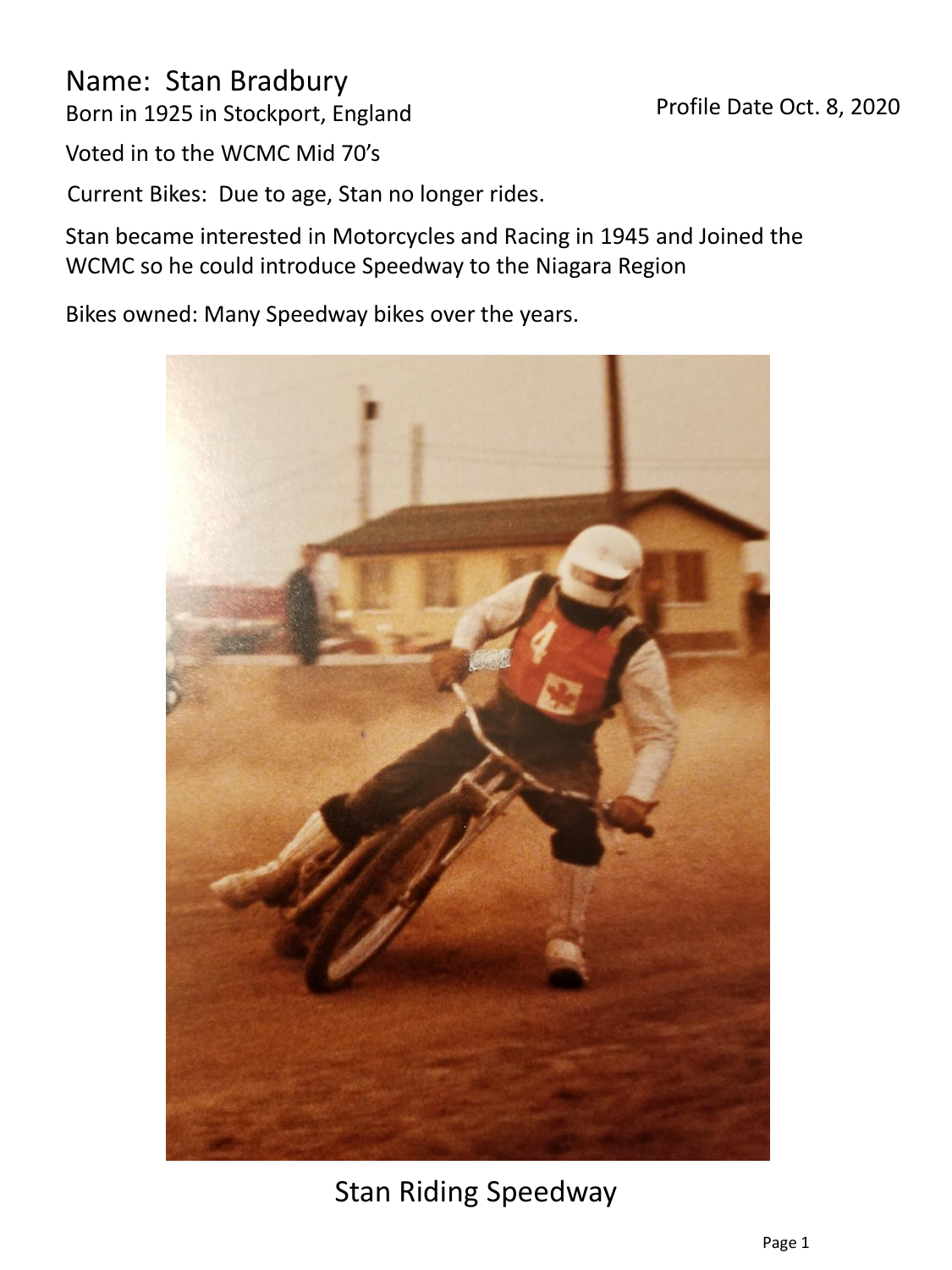#### HONOURED BY THE CANADIAN MOTORCYCLE HALL OF FAME

For anyone who has witnessed the spectacle of Canadian Speedway racing, names such as John Kehoe, Len Dillon, and their counterparts evokes some pretty spectacular images on the race track!

Consider that these bicycle like framed 500cc machines are reported to have acceleration on a par with a Formula One car, have no brakes, no rear suspension and no gears. And, depending on the rules structure, may run on methanol for increased power output!

Running on dirt tracks, they spend most of the time in a controlled full lock drift under full power with an impressive rooster tail of shale or loose gravel blasting from their rear wheels.

They also run shoulder to shoulder in packs of four through a heat race elimination process. As the elimination heats are run off, through the course of the event, the competition gets more intense and fiercer. This is something not for the faint heart, either riding or spectating!

It truly is a spectacular form of motorcycle racing!





# Stan at The Hall of Fame Induction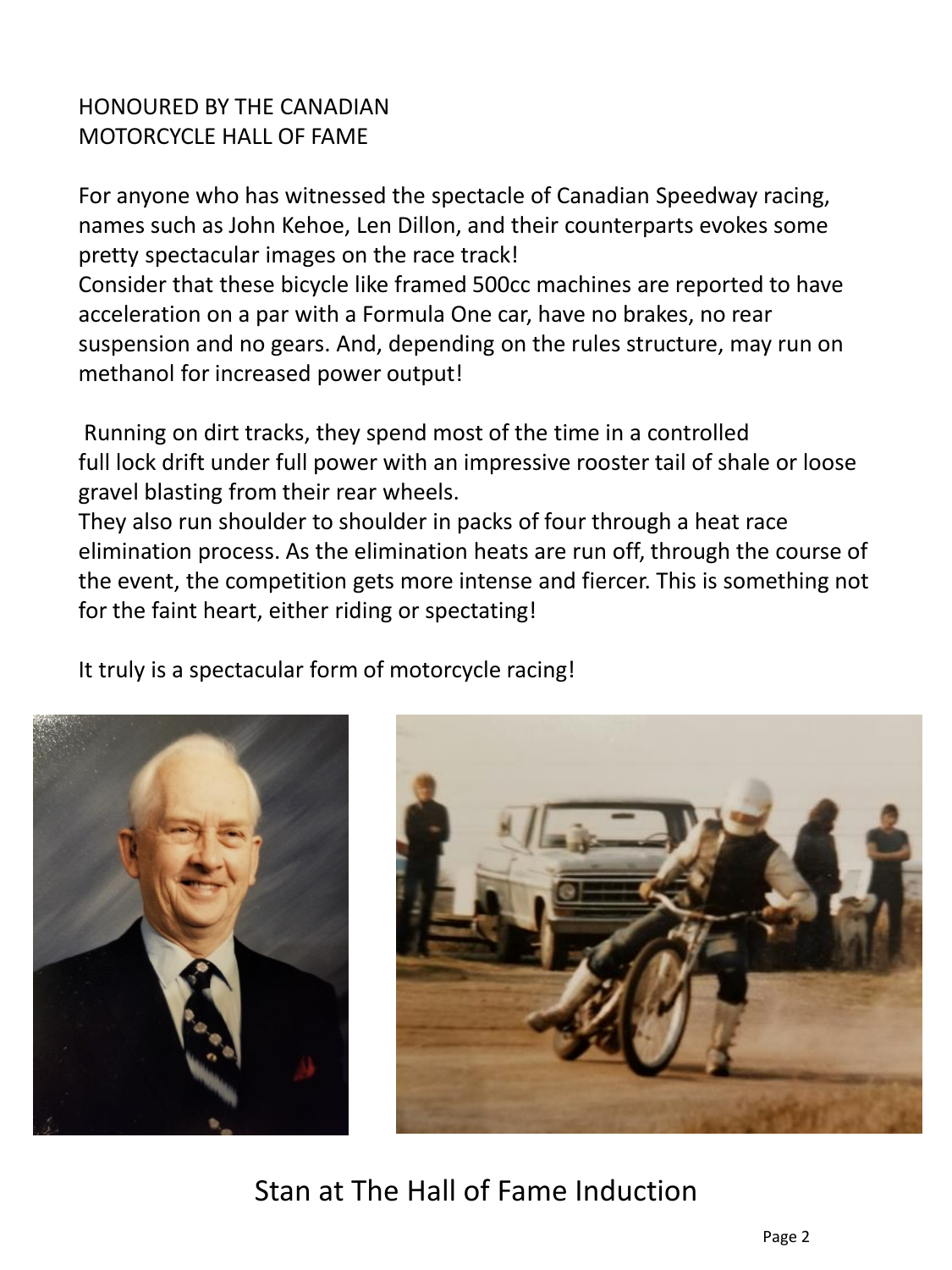Now in his eightieth year, Stan Bradbury moves at a more conservative and leisurely pace that he used to for many decades of Speedway racing. He actually started racing in 1945 in his native England. Speedway racing in England in those years was as it is now, organized something akin to our Hockey system. And, and one might say, as equally competitive and difficult as one climbed the ladder from the lower ranks through to the higher levels. Stan served his apprenticeship at these lower ranks in speedway, taking different training schools along the way to hone his craft, and steadily working his way up to the higher levels or Divisions as they are referred to.

Racing predominately in England, he also raced in Sweden and Ireland, and it was while in Ireland that he met Mike Tams. Mike was a Canadian from Winnipeg who was racing as a professional in the British Isles. It was perhaps this chance meeting that led Stan, his wife Dorothy and their two children eventually to immigrate to Canada in 1957. Stan brought his passion for speedway racing with him! Speedway racing in Canada at that time was for all intents and purposes non existent.

So in 1959, just two short years after his arrival here, Stan Bradbury embarked on a mission to get speedway racing established in Canada. It wasn't an easy task. His first attempt was a venture in Dundas, Ontario. It failed. For the next 10 or more years Stan together with Mike Tams, Bob Fisher and a few other startups doggedly performed demonstration races at dirt tracks around Ontario introducing and showcasing the entertainment value of speedway.

Finally in 1972, some thirteen years later, a breakthrough! Stan and company met a shy, quiet and unassuming Gentleman by the name of Wesley Pierce at a short track event in Guelph, Ontario. Wes Pierce as it turned out was heavily involved in the Welland County Speedway track and invited the speedway riders to try out his track in Welland, Ontario.

Being relatively close to the US border, news of the speedway action at Welland caught the attention of the Robinson brothers in Spencerport near Rochester. This resulted in yet another invitation, and the beginnings of a cooperative arrangement that would see an exchange of riders at different race meetings. Finally, primarily through the dogged persistence, determination and passion of Stan Bradbury Speedway racing was established in Canada!